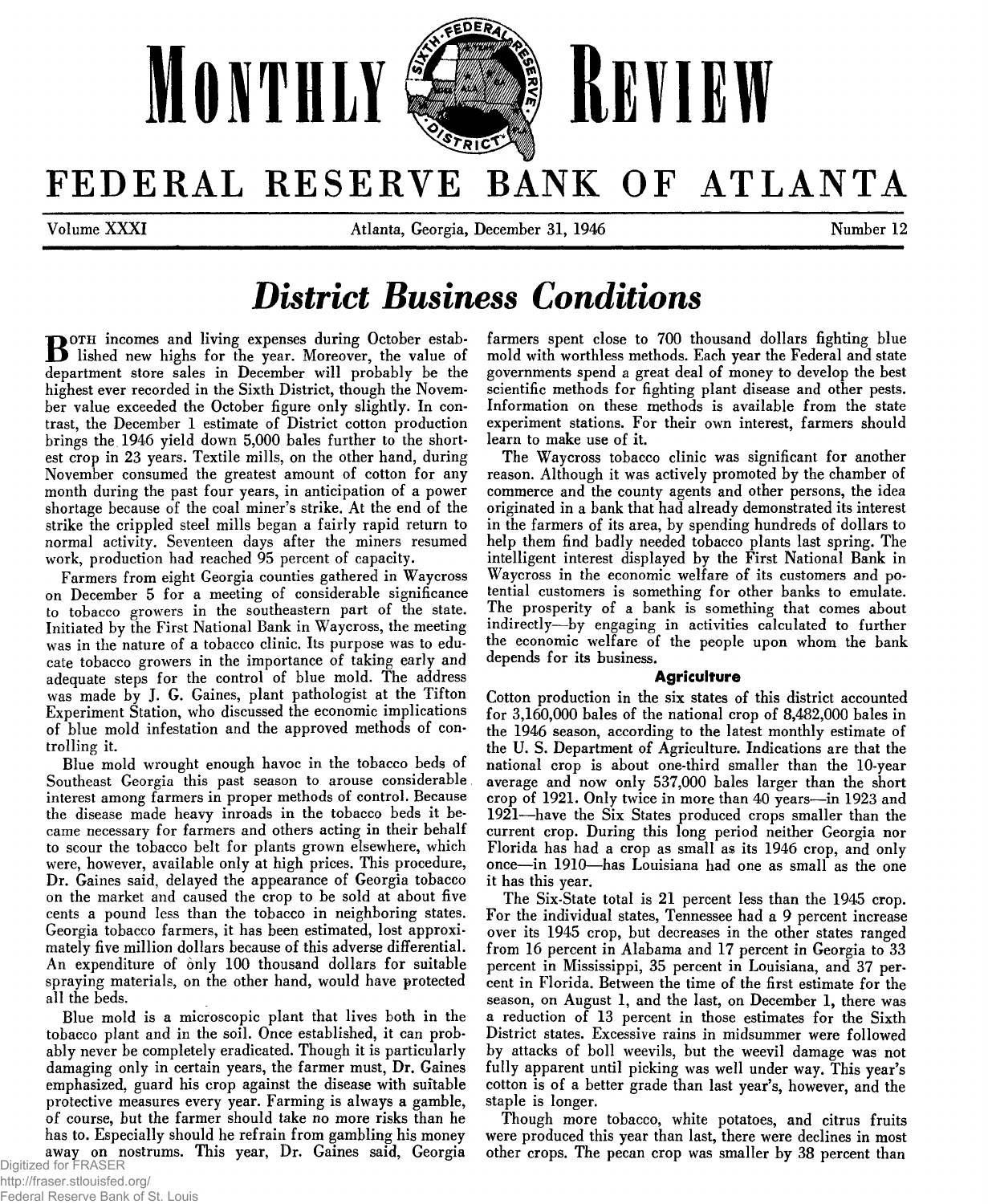**it was in 1945. In Georgia, the largest pecan-producing state of the District, this year's crop falls short of last year's by more than a half.**

**The current estimate of Florida's citrus crops for this season indicates a production of 61 million boxes of oranges, compared with 49.8 million boxes for the 1945-46 season and 34 million boxes of grapefruit, an increase of 6 percent over last season's 32 million boxes. The weather in Florida during November was not as favorable as it was earlier in the season. There was too much rain, and there was some hot weather. The storm early in November worked little apparent damage at the time but evidently caused the heavy dropping that occurred later in the month. In Louisiana the estimated crop of oranges this season is placed at 360,000 boxes, an increase of 30,000 over the state's 1945-46 crop.**

#### **Trade**

**The rapidly rising trend of sales at Sixth District department stores during most of the months of 1946 was not continued in November. Although the estimated 50 million dollars worth of goods these stores sold during November brought the seasonally adjusted index of daily average sales to 348, a figure one point higher than that for October and 58 points above that for November 1945, this year's index for November was considerably less than that for September, when sales were 367 percent of the 1935-39 average, the highest point the index ever reached. The department stores did 20 percent more business this November than they did in November 1945. For the same period furniture store sales were 29 percent higher and those at jewelry stores were slightly lower than they were in November 1945.**

**There is little doubt, however, that the actual dollar volume of sales in December will exceed that of any other month during 1946. Normally December is the year's greatest retailselling month. Weekly reporting stores indicate that this December's sales will also exceed those of last year. After**

**adjustment is made for seasonal variation the index of the daily average sales will probably be higher than that for any December on record, in fact. It may not, however, reach the record level of September. Events in the first two weeks of December at the weekly reporting stores indicate that the month's seasonally adjusted index for the District will be about 353. It is possible, of course, that buying during the last weeks of December may raise it.**

**Although extraordinarily high increases above the previous year's sales have continued in some lines, such as household appliances, radios, housefurnishings, and silverware, increases in other lines have not kept pace with the record set in the first half of 1946. Even though the Sixth District stores reporting their sales and stocks by departments had an increase of 20 percent in the amount of their store-wide sales in October above that of the previous year, sales of women's and misses' clothing were up only 10 percent, men's and boy's clothing 7 percent, piece goods 16 percent, and jewelry 8 percent— all below the percentage increase for total sales at these stores.**

**Higher prices account for a part of the increase in reported sales. For the same types of goods the stores' customers paid an average of 18 percent more this year than they did last year, according to the United States Department of Commerce's index of retail prices. Prices in October were reported to be 67 percent higher than those of the base period 1935-39. With the elimination of this difference in prices from the reported sales, the seasonally adjusted index of department store sales for November stands at 208 instead of the undeflated 348.**

**The Bureau of Labor Statistics reports that families of moderate incomes in the Sixth District paid 2 percent more in October for living essentials than they did in September. For the Sixth District the index of consumer prices, which is a weighted average of the index for six large cities, was 152 percent of the 1935-39 average. The chart shows the rapidity**

**CONSUMER PRICE INDEX**

190

170

150

130

 $110$ 

90

70

1946

00D

GLOTHING

1945

ALL ITEMS

RENT





 $190$ 

 $170$ 

150

130

1935-39 = 100

SIXTH DISTRICT



1944

Digitized for FRASER http://fraser.stlouisfed.org/ Federal Reserve Bank of St. Louis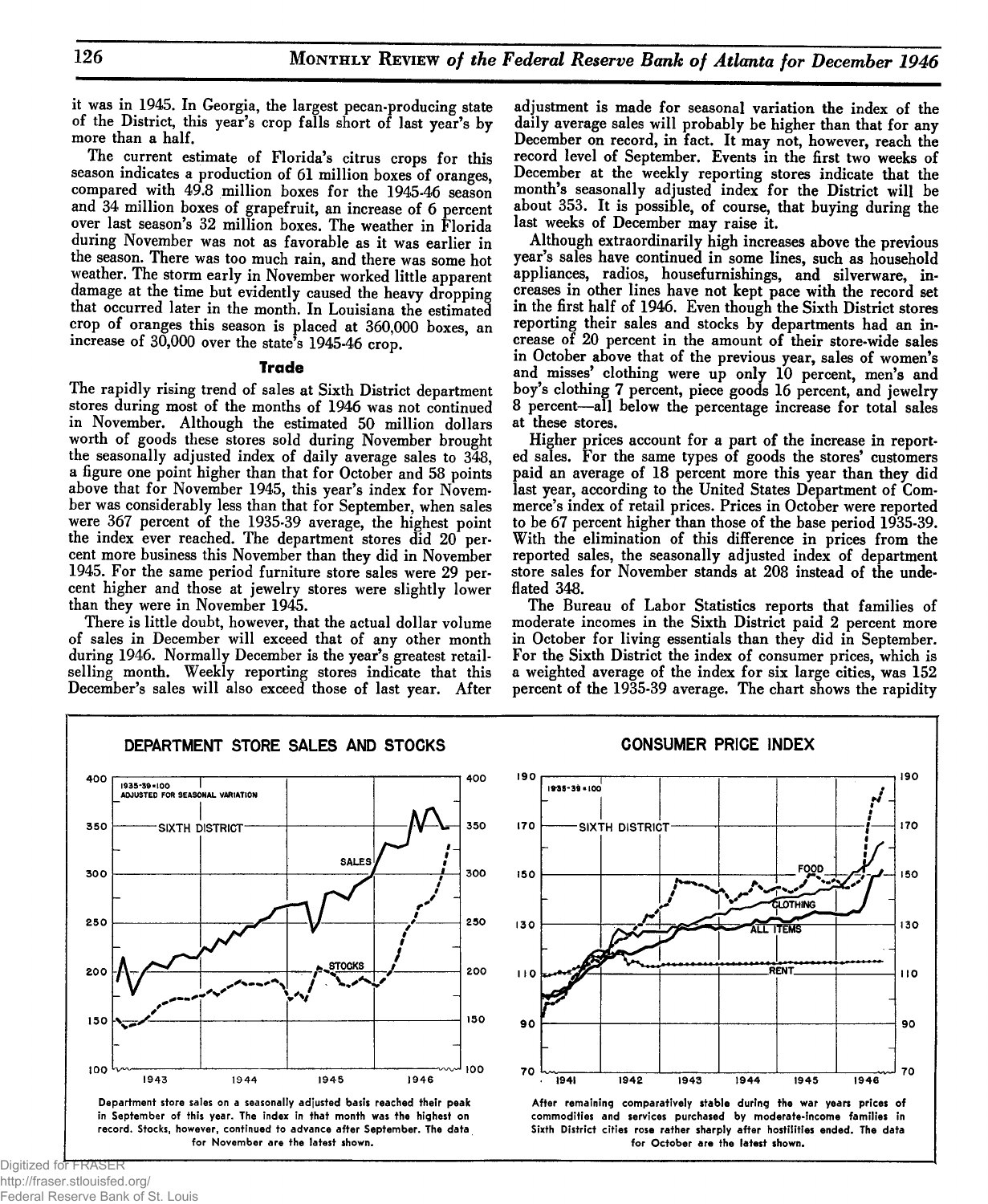**of price advances in recent months. Between the first of the year and the last date shown the cost of all items rose 13 percent. Prices paid for food registered the greatest increase, most of it occurring after food-price decontrols were begun. Food sold on an average at prices 26 percent higher in October than those in January. Clothing was up 13 percent, and housefurnishings 12 percent. Because of the retention of controls, reported rents were practically unchanged. The cost of fuel, electricity, and ice advanced only 3 percent. The food bill for the average moderate-income family in the District was 61 percent higher in October than it was in the month in which the United States entered the war. It was also 87 percent higher than it was when the war in Europe broke out. A further increase between October and November in large cities throughout the country of 4.5 percent in the cost of food and of 2 percent in all items has been announced by the Bureau of Labor Statistics.**

**General indexes of prices, of course, conceal the wide variations in the price changes both in different classes of commodities and in the particular commodities within these classes. Even during a period of generally advancing prices, some commodities may decline in price. Some of these differences are shown in recent changes in the various indexes. Although the Department of Commerce's index of retail prices for October showed a general increase of 18 percent above the level of prices for October 1945, the United States Department of Labor's wholesale-commodity-price index had risen 27 percent during the same period. The prices of various classes of wholesale commodities also showed variations. Farm products, for example, were reported to have risen 30 percent, commodities other than farm products 26 percent, foods 49 percent, and commodities other than foods 16 percent. Within the group of commodities classified as other than farm products, increases ranged from 5 percent for chemicals and allied products to 27 percent for textile products.**

**Recent levels of retail trade throughout the nation have been sustained by a high level of income payments. According to the Department of Commerce, during the first 10 months of 1946 income payments to individuals in the United States were equivalent to an annual rate of 163 billion dollars — approximately one percent more than the rate for the first 10 months of 1945. The rate of payments for October, however, was much greater than this. After allowance is made for seasonal influences, payments during October would provide an annual rate of 172 billion dollars, compared with the 161-billion-dollar total in 1945.**

#### **Finance**

**In response to the needs of business, weekly reporting member banks in the Sixth District continued to expand their commercial, industrial, and agricultural loans during November. By December 11, however, the outstanding loans held by these banks had dropped to 326 million dollars, two million below the high level at the end of November. From May 15 until December a higher figure was reported at the end of each successive week, with only one interruption. Seasonal influences accounted for part of that increase. Despite the decrease after December 1, loans at the weekly reporting banks amounted to one third more on December 11 than they did at the end of the corresponding week in 1945.**

**About the same expansion has taken place in other districts now that private business, rather than the Government,** Digitized for FRASER

## **Sixth District Indexes**

| DEPARTMENT STORE SALES*             |      |            |      |      |            |      |  |  |  |  |
|-------------------------------------|------|------------|------|------|------------|------|--|--|--|--|
|                                     |      | Adjusted** |      |      | Unadiusted |      |  |  |  |  |
| Item                                | Nov. | Oct.       | Nov. | Nov. | Oct.       | Nov. |  |  |  |  |
|                                     | 1946 | 1946       | 1945 | 1946 | 1946       | 1945 |  |  |  |  |
| $DISTRICT$                          | 348  | 347        | 290  | 417  | 372        | 348  |  |  |  |  |
| Atlanta                             | 382  | 400        | 325  | 473  | 428        | 403  |  |  |  |  |
| Baton Rouge                         | 395  | 379        | 308  | 447  | 409        | 348  |  |  |  |  |
| Birmingham                          | 318  | 321        | 282  | 381  | 350        | 339  |  |  |  |  |
| Chattanooga                         | 388  | 369        | 296  | 442  | 387        | 338  |  |  |  |  |
| ackson                              | 316  | 325        | 273  | 379  | 373        | 328  |  |  |  |  |
| facksonville                        | 423  | 431        | 355  | 507  | 461        | 426  |  |  |  |  |
| .<br>Knoxville………                   | 335  | 307        | 312  | 395  | 331        | 368  |  |  |  |  |
| Macon                               | 334  | 334        | 290  | 421  | 360        | 365  |  |  |  |  |
| Miami. <i>.</i>                     | 349  | 379        | 280  | 425  | 334        | 341  |  |  |  |  |
| Montgomery                          | 337  | 328        | 299  | 414  | 374        | 368  |  |  |  |  |
| $Nashville, \ldots$ .               | 428  | 420        | 338  | 497  | 445        | 392  |  |  |  |  |
| New Orleans                         | 306  | 290        | 246  | 361  | 322        | 291  |  |  |  |  |
| $\mathtt{Tampa.}\ldots\ldots\ldots$ | 464  | 483        | 371  | 547  | 473        | 438  |  |  |  |  |

| DEPARTMENT STORE STOCKS                                                       |                                        |                                                |                                        |                                        |                                        |                                        |  |  |  |  |
|-------------------------------------------------------------------------------|----------------------------------------|------------------------------------------------|----------------------------------------|----------------------------------------|----------------------------------------|----------------------------------------|--|--|--|--|
|                                                                               |                                        | Adjusted**                                     |                                        |                                        | Unadjusted                             |                                        |  |  |  |  |
| Place                                                                         | Nov.<br>1946                           | Oct.<br>1946                                   | Nov.<br>1945                           | Nov.<br>1946                           | Oct.<br>1946                           | Nov.<br>1945                           |  |  |  |  |
| $DISTRICT$<br>Atlanta<br>Birmingham<br>Montgomery<br>Nashville<br>New Orleans | 330<br>407<br>229<br>313<br>475<br>259 | 297<br>411<br>$\frac{234}{322}$<br>416<br>2.48 | 193<br>260<br>126<br>183<br>301<br>117 | 347<br>470<br>271<br>365<br>552<br>293 | 333<br>482<br>263<br>365<br>477<br>280 | 203<br>300<br>149<br>213<br>349<br>132 |  |  |  |  |

|                         | <b>COTTON CONSUMPTION*</b> |                   |              | COAL PRODUCTION* |                 |              |
|-------------------------|----------------------------|-------------------|--------------|------------------|-----------------|--------------|
|                         | Nov.<br>1946               | Oct<br>1946       | Nov.<br>1945 | Nov<br>1946      | Oct.<br>1946    | Nov.<br>1945 |
| $TOTAL$<br>Alabama      | 182<br>193<br>183          | 173<br>183<br>171 | 156<br>165   | 108<br>111       | 166<br>174      | 169<br>177   |
| Georgia<br>$T$ ennessee | 132                        | 141               | 155<br>134   | iòi              | $\cdots$<br>148 | 152          |

| Oct.<br>Sept.<br>Oct.<br>1946<br>1945<br>1946 |                                       |                                    |                                       | Sept.<br>1946                             | Oct.<br>1945                              |
|-----------------------------------------------|---------------------------------------|------------------------------------|---------------------------------------|-------------------------------------------|-------------------------------------------|
| 151<br>87<br>174<br>106<br>139<br>170         | 146<br>175<br>92<br>161<br>108<br>162 | 96<br>115<br>60<br>129<br>64<br>85 | 142<br>89<br>171<br>109<br>133<br>190 | 152<br>164<br>89<br>171<br>112<br>170     | 95<br>108<br>61<br>126<br>66<br>82<br>156 |
|                                               | 138                                   | 208                                | Adjusted**<br>139                     | LUMBER PRODUCTION*<br>Oct.<br>1946<br>136 | Unadjusted<br>224                         |

| Place        | <b>MANUFACTURING</b><br><b>EMPLOYMENT***</b> |       |      |      | <b>GASOLINE TAX</b><br><b>COLLECTIONS</b> |      |
|--------------|----------------------------------------------|-------|------|------|-------------------------------------------|------|
|              | Oct.                                         | Sept. | Oct. | Nov. | Oct.                                      | Nov. |
|              | 1946                                         | 1946  | 1945 | 1946 | 1946                                      | 1945 |
| SIX STATES   | 141                                          | 140   | 133  | 168  | 157                                       | 132  |
| Alabama      | 149                                          | 146r  | 137  | 179  | 163                                       | 140  |
| $Florida$    | 120                                          | 113r  | 114  | 151  | 133                                       | 118  |
| Georgia.     | 139                                          | 138   | 128  | 163  | 147                                       | 127  |
| Louisiana    | 129                                          | 128r  | 138  | 165  | 144                                       | 129  |
| Mississippi  | 148                                          | 148   | 135  | 174  | 156                                       | 116  |
| $T$ ennessee | 151                                          | 150r  | 141  | 188  | 205                                       | 164  |

| CONSUMERS' PRICE INDEX                                 |                     |               |              | ELECTRIC POWER PRODUCTION*                                        |              |               |              |  |
|--------------------------------------------------------|---------------------|---------------|--------------|-------------------------------------------------------------------|--------------|---------------|--------------|--|
| Item                                                   | Oct.<br>1946        | Sept.<br>1946 | Oct.<br>1945 |                                                                   | Oct.<br>1946 | Sept.<br>1946 | Oct.<br>1945 |  |
| ALL ITEMS. .<br>$Food. \ldots$                         | 152<br>185          | 149<br>180    | 134<br>147   | SIX STATES.<br>Hydro-                                             | 276          | 269г          | 232          |  |
| Clothing<br>Rent                                       | 163<br>n.a.         | 162<br>115    | 144<br>114   | generated<br>Fuel-                                                | 263          | 261r          | 213          |  |
| Fuel, elec.                                            |                     |               |              | <b>generated</b>                                                  | 293          | 279           | 256          |  |
| and ice.<br>Home fur-                                  | 114                 | 114           | 110          | ANNUAL RATE OF TURNOVER OF                                        |              |               |              |  |
| nishings.                                              | 163                 | 158           | 145          | <b>DEMAND DEPOSITS</b>                                            |              |               |              |  |
| $Misc. \ldots$<br>Purchasing<br>power of               | 134                 | 132           | 131          |                                                                   | Nov.<br>1946 | Oct.<br>1946  | Nov.<br>1945 |  |
| dollarI                                                | .66                 | .67           | .75          | Unadjusted                                                        | 19.0         | 18.9          | 16.0         |  |
| CRUDE PETROLEUM PRODUCTION<br>IN COASTAL LOUISIANA AND |                     |               |              | Adiusted**!<br>$Index^{\ast \ast }$                               | 17.9<br>69.3 | 18.7<br>72.4  | 15.1<br>58.4 |  |
|                                                        | <b>MISSISSIPPI*</b> |               |              | *Daily average basis                                              |              |               |              |  |
|                                                        | Nov.<br>1946        | Oct.<br>1946  | Nov.<br>1945 | **Adjusted for seasonal variation<br>***1939 monthly average=100; |              |               |              |  |
| Unadjusted. .<br>Adiusted**…l                          | 232<br>229          | 227<br>228    | 208<br>205   | other indexes, 1935-39-100<br>r Revised<br>n.a.Not available      |              |               |              |  |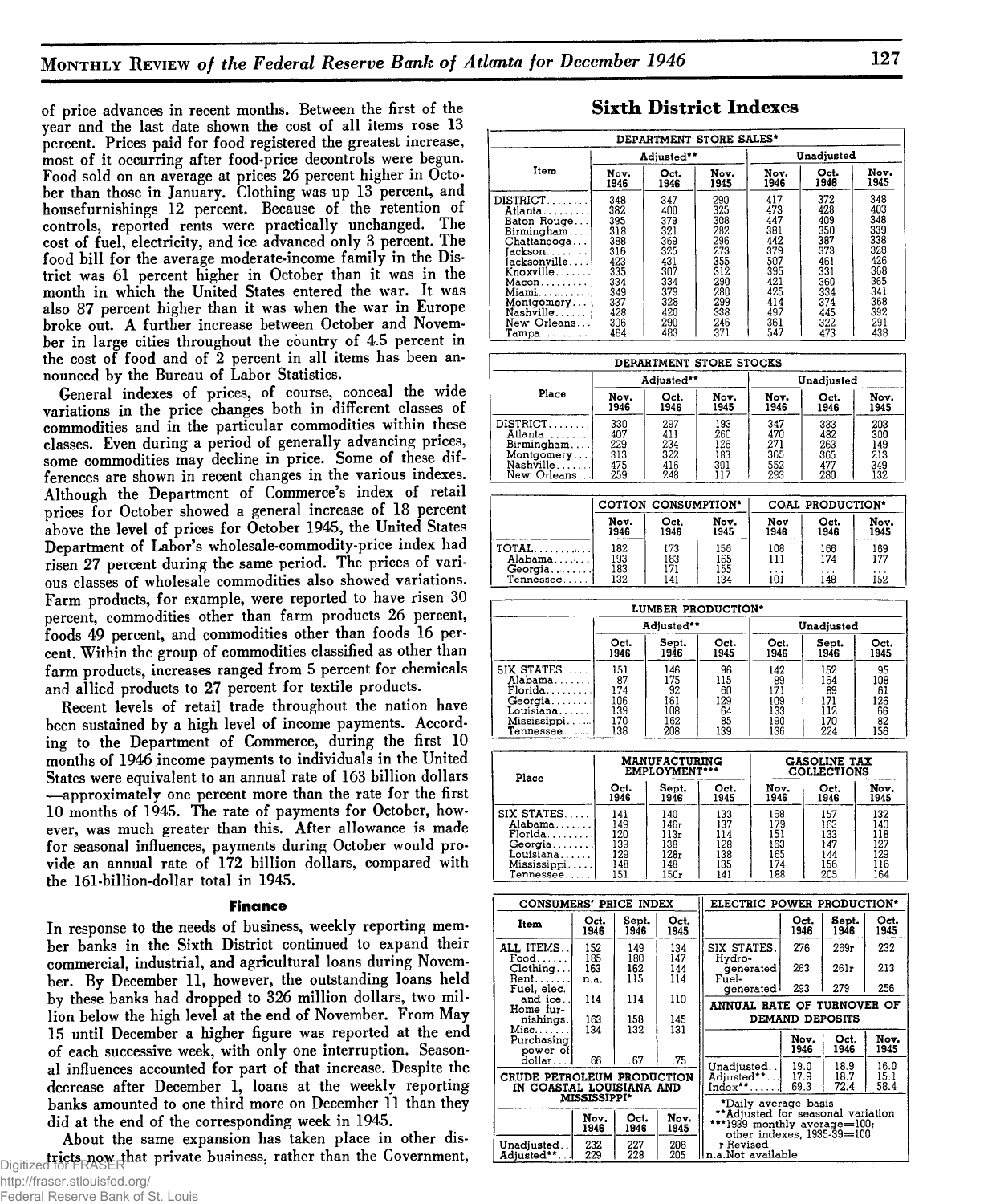**but four of the other 11 districts.**

|                                                                                                                                                            | CONDITION OF 20 MEMBER BANKS IN SELECTED CITIES<br>(In Thousands of Dollars) |                                                                 |                                                                |                                                   |                                                  |  |  |  |  |
|------------------------------------------------------------------------------------------------------------------------------------------------------------|------------------------------------------------------------------------------|-----------------------------------------------------------------|----------------------------------------------------------------|---------------------------------------------------|--------------------------------------------------|--|--|--|--|
| Item                                                                                                                                                       | Dec. 18                                                                      | Nov. 20                                                         | Dec. 19                                                        |                                                   | Percent Change<br>Dec. 18, 1946, from            |  |  |  |  |
|                                                                                                                                                            | 1946                                                                         | 1946                                                            | 1945                                                           | Nov. 20<br>1946                                   | Dec. 19<br>1945                                  |  |  |  |  |
| Loans and investments-<br>$Total$<br>$\texttt{Loans—Total}$                                                                                                | 1.949,922<br>583,786                                                         | 578,214                                                         | 2,020,983 2,302,953<br>547.545                                 | 4<br>$+$<br>1                                     | 15<br>$\frac{1}{+}$<br>7                         |  |  |  |  |
| Commercial, industrial,<br>and agricultural loans.<br>Loans to brokers and                                                                                 | 328,125                                                                      | 328,045                                                         | 248,429                                                        | n<br>4                                            | $+32$                                            |  |  |  |  |
| dealers in securities<br>Other loans for pur-                                                                                                              | 6,515                                                                        | 6,039                                                           | 16,623                                                         | 8<br>$+$                                          | — 61                                             |  |  |  |  |
| chasing and carrying<br>securities<br>$Real$ estate $loans$<br>Loans to banks<br>Other loans<br>U.S. direct obligations.                                   | 85.604<br>41,089<br>4.101<br>118,352<br>1,366,136<br>1,201,993               | 86,655<br>41,463<br>4.117<br>111,895<br>1,442,769<br>1.277.515  | 156,478<br>23,520<br>3,476<br>99,019<br>1,755,408<br>1,605,303 | 1<br>1<br>0<br>6<br>5<br>6<br>$+$<br>È            | - 45<br>H 75<br>$+18$<br>$+20$<br>$-22$<br>$-25$ |  |  |  |  |
| Obligations guaranteed<br>by $U. S. \ldots \ldots \ldots \ldots$<br>Other securities<br>Reserve with F. R. Bank<br>Cash in vault<br>Balances with domestic | 1,360<br>162,783<br>381,115<br>32.252                                        | 1,460<br>163,794<br>377,063<br>31,100                           | 1,121<br>148.984<br>372,622<br>31,837                          | 7<br>$\equiv$<br>ī<br>$\ddagger$<br>$\frac{1}{4}$ | 21<br>$+ +$<br>$+ +$<br>$\frac{9}{2}$            |  |  |  |  |
| banks.<br>Demand deposits adjusted.<br>$Time \text{ deposits} \dots \dots \dots$<br>U. S. Gov't deposits<br>Deposits of domestic banks.<br>Borrowings      | 153.839<br>1,395,335<br>452,979<br>43.768<br>487,722<br>6,000                | 135,860<br>1,376,329<br>455.770<br>102,304<br>493.527<br>18.000 | 171.251<br>1,260,861<br>414,193<br>473.296<br>614,875<br>.     | 13<br>$+13$<br>$+1$<br>$-1$<br>$-57$<br>ı<br>67   | 10<br>$\ddagger$<br>11<br>9<br>— 91<br>— 21<br>. |  |  |  |  |

|                                                                                                                                                                 |                                | <b>DEBITS TO INDIVIDUAL BANK ACCOUNTS</b><br>(In Thousands of Dollars)                                                                 |                                                                                                                              |                                                                                                                                           |                                                                                                                                                    |                                                                                                                                                     |
|-----------------------------------------------------------------------------------------------------------------------------------------------------------------|--------------------------------|----------------------------------------------------------------------------------------------------------------------------------------|------------------------------------------------------------------------------------------------------------------------------|-------------------------------------------------------------------------------------------------------------------------------------------|----------------------------------------------------------------------------------------------------------------------------------------------------|-----------------------------------------------------------------------------------------------------------------------------------------------------|
| Place                                                                                                                                                           | No, of<br><b>Banks</b>         | Nov.                                                                                                                                   | Oct.                                                                                                                         | Nov.                                                                                                                                      | Percent Change                                                                                                                                     | Nov. 1946 from                                                                                                                                      |
|                                                                                                                                                                 | Report-<br>ing                 | 1946                                                                                                                                   | 1946                                                                                                                         | 1945                                                                                                                                      | Oct.<br>1946                                                                                                                                       | Nov.<br>1945                                                                                                                                        |
| ALABAMA<br>Anniston<br>Birmingham<br>Dothan.<br>$G$ adsden. $\ldots$<br>Mobile<br>Montgomery                                                                    | 362343                         | 20,611<br>290,486<br>11,674<br>18,058<br>106,626<br>68.824                                                                             | 23,206<br>287,013<br>13,433<br>17,235<br>105,877<br>70,126                                                                   | 15,742<br>228,438<br>11,263<br>13,437<br>91,367<br>50,058                                                                                 | 11<br>1<br>$\ddag$<br>13<br>$\frac{1}{+}$<br>$\frac{5}{1}$<br>$\dot{+}$<br>2                                                                       | 31<br>$\ddagger$<br>27<br>$\frac{+}{+}$<br>- 4<br>34<br>17<br>$\ddagger$<br>37                                                                      |
| FLORIDA<br>Jacksonville<br>Miami<br>Greater Miami*<br>Orlando<br>Pensacola<br>St. Petersburg.<br>Tampa                                                          | ವಿ ಸುವಿಹು                      | 231,254<br>195,686<br>271,033<br>44,559<br>30,688<br>46,274<br>105,474                                                                 | 223,953<br>191,808<br>269,603<br>43,793<br>29,886<br>44,875<br>97,269                                                        | 189,935<br>157,232<br>220,051<br>35,282<br>26,928<br>35,129<br>82,129                                                                     | 3212338<br>+++++++                                                                                                                                 | $+22$<br>24<br>$^{+}$<br>÷<br>$\frac{23}{26}$<br>$\ddotplus$<br>$+$<br>$+$<br>14<br>32<br>$\bar{2}\bar{8}$                                          |
| GEORGIA<br>Albany.<br>Atlanta.<br>Augusta.<br>Brunswick<br>Columbus<br>Elberton<br>Gainesville*<br>Griffin*<br>Macon<br>Newnan<br>Rome*<br>Savannah<br>Valdosta | 2432423232342                  | 17,467<br>712,191<br>49,251<br>8,093<br>56,409<br>$\frac{3}{971}$<br>$\frac{1}{310}$<br>11,285<br>57,522<br>21,698<br>76,107<br>10,242 | 16,394<br>716,613<br>54,613<br>8,623<br>56,855<br>4,554<br>13,654<br>10,961<br>58,027<br>9,782<br>22,321<br>77,904<br>12,172 | 15,411<br>538,722<br>39,460<br>9,946<br>39,376<br>3,075<br>10.539<br>8,022<br>45,147<br>$\frac{7}{7}$ , 756<br>17, 156<br>70.263<br>9.980 | 7<br>$\bm{+}$<br>1<br>$\overline{\phantom{a}}$<br>10<br>6<br>ı<br>$\frac{1}{+}$<br>13<br>17<br>3<br>į<br>15<br>–<br>$\frac{3}{2}$<br>$\frac{2}{6}$ | 13<br>32<br>25<br>┿<br>$\ddagger$<br>19<br>43<br>$\ddagger$<br>$\frac{29}{7}$<br>$+ + + +$<br>41<br>27<br>7<br>26<br>$\frac{1}{+}$<br>$\frac{8}{3}$ |
| LOUISIANA<br>Baton Rouge<br>Lake Charles<br>New Orleans                                                                                                         | 3<br>3<br>7                    | 66,981<br>25,869<br>582,712                                                                                                            | 68,377<br>24,979<br>696.749                                                                                                  | $\begin{array}{c} 49.242 \\ 20.350 \\ 456.714 \end{array}$                                                                                | $\frac{2}{4}$<br>$\ddot{}$<br>16<br>$\overline{\phantom{0}}$                                                                                       | $\frac{36}{27}$<br>+<br>$\ddagger$                                                                                                                  |
| MISSISSIPPI<br>Hattiesburg<br>Jackson<br>Meridian<br>Vicksburg                                                                                                  | $\frac{2}{3}$<br>$\frac{4}{2}$ | 16,443<br>91,308<br>28,691<br>27,006                                                                                                   | 20,323<br>97,858<br>31,184<br>29,782                                                                                         | 14,082<br>69,989<br>20,557<br>23.649                                                                                                      | $\frac{19}{7}$<br>8<br>9                                                                                                                           | $\frac{17}{30}$<br>┾<br>┿<br>$+$<br>40<br>14<br>$\ddot{}$                                                                                           |
| TENNESSEE<br>Chattanooga<br>Knoxville<br>Nashville                                                                                                              | $\frac{4}{6}$                  | 117,612<br>100,227<br>246,793                                                                                                          | 125,908<br>103,949<br>269,364                                                                                                | 92,989<br>101,569<br>201,442                                                                                                              | 7<br>4<br>8                                                                                                                                        | 26<br>┿<br>$2\bar{3}$<br>$\ddot{}$                                                                                                                  |
| SIXTH DISTRICT<br>$32$ Cities                                                                                                                                   | 109                            | 3,473,445                                                                                                                              | 3,632,484                                                                                                                    | 2,766,659                                                                                                                                 | 4                                                                                                                                                  | r 26                                                                                                                                                |
| UNITED STATES.<br>334 Cities                                                                                                                                    | .                              |                                                                                                                                        | 86,627,000   91,315,000   79,401,000                                                                                         |                                                                                                                                           | 5                                                                                                                                                  | 9<br>+                                                                                                                                              |

**\* N ot in clu d e d in Sixth District total** Digitized for FRASER

http://fraser.stlouisfed.org/

Federal Reserve Bank of St. Louis

**has increased its importance as a user of bank credit. At Sixth District reporting member banks total loans in December constituted about 29 percent of these banks' total loans and investments, compared with 20 percent last year. The rate of increase in business and agricultural loans at the Sixth District reporting banks, however, was not as great as that at the reporting banks in any of the 11 other Federal Reserve Districts. With the exception of those in the St. Louis and Boston Districts the reporting member banks in all the other districts reported greater percentage increases in this type of loan between December 5, 1945, and December 4, 1946, than did the reporting banks in the Atlanta District. For all the districts the increase was 46 percent; in the Atlanta District it was 34 percent. A similar comparison made for the first week in November showed that at that time the increase**

**The expansion of private credit was not great enough at all member banks in this area to offset declines in the banks' holdings of Government securities. Although loans increased 51 million dollars, between the end of June and the end of September total resources of Sixth District member banks declined 194 million, largely because of declines of 211 million dollars in holdings of United States Government obligations and 31 million in reserves and cash balances. The decline in total resources after the end of 1945 amounted to approximately half a billion dollars. Total resources of member banks were 5.6 billion on September 30.**

**at the banks in this district had exceeded the increase in all**

**On the liability side of the member banks' balance sheets there was a total decline in deposits of 206 million dollars from June to September and one of 540 million from the end of 1945. The growth of 38 million dollars in the amount of deposits of individuals, partnerships, and corporations was far from sufficient to offset the decline of 171 million dollars in Government deposits and the decline of 52 million in the deposits of banks between June and September.**

**The amount of deposits in Sixth District member banks fell sharply after the close of World War I, beginning at the end of 1919, a period when deposits throughout the country were declining at a much more moderate rate. So far as the demand deposits adjusted of the weekly reporting banks are concerned, this occurrence has not yet been repeated. On December 4 these deposits amounted to 7 percent more than they did on the corresponding date in 1945. The rate of increase exceeds that of each of the districts with the exception of the Minneapolis District. Although in the reporting banks throughout the country the amount of these deposits was 6 percent above that of a year ago, in the Sixth District the increase was 12 percent.**

#### **Industry**

**The ending of the coal strike on December 7 brought an end to the threat of wholesale unemployment that would have resulted if the strike had continued much longer. Railroad schedules, sharply curtailed to conserve fuel, were promptly restored, and plans for other curtailments on the part of industry were abandoned.**

Steel-mill activity in the Birmingham-Gadsden area, which

| <b>Sixth District Statistics</b> |  |
|----------------------------------|--|
|----------------------------------|--|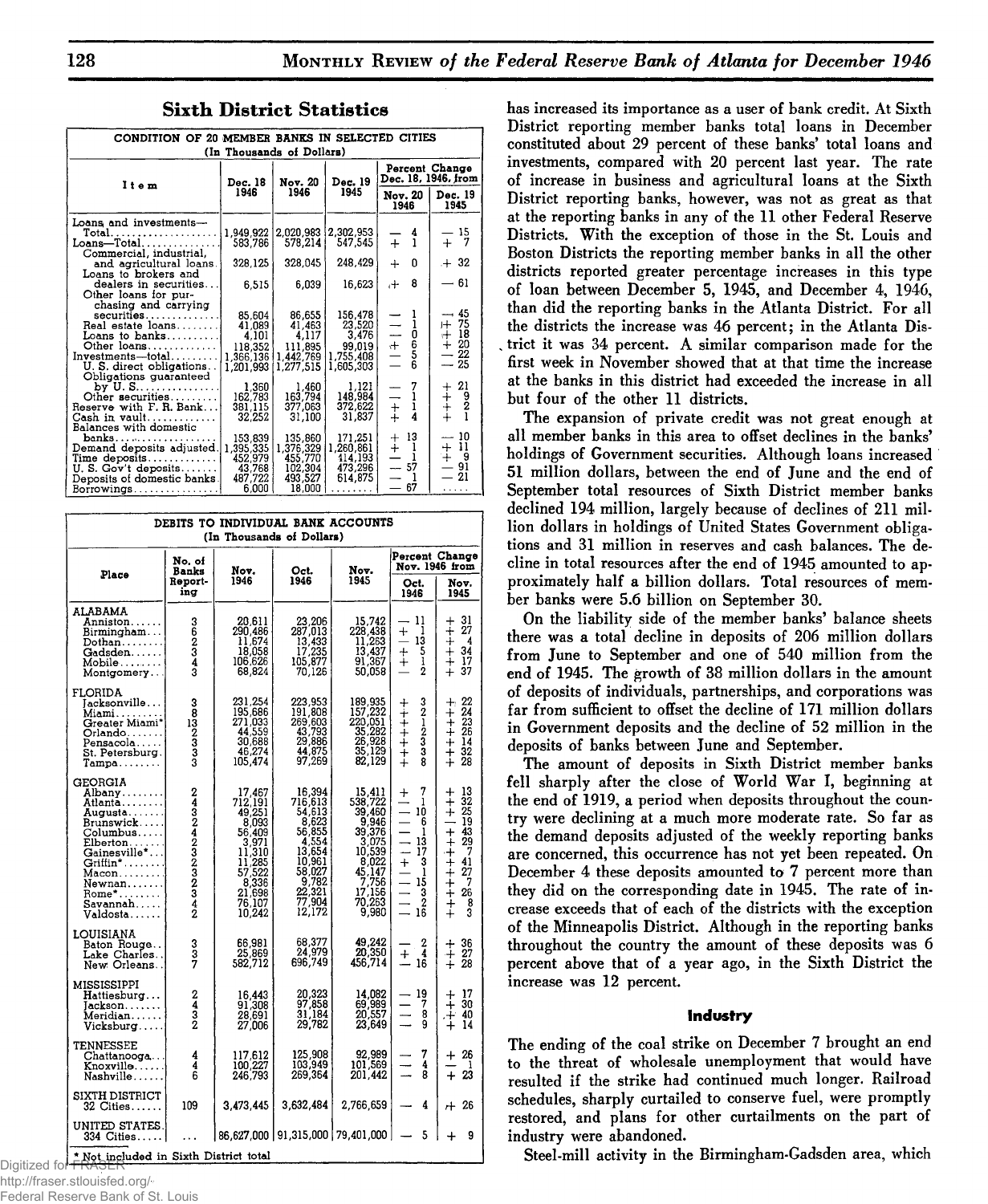| RETAIL FURNITURE STORE OPERATIONS                                                                                                |                               |                                      |                      |
|----------------------------------------------------------------------------------------------------------------------------------|-------------------------------|--------------------------------------|----------------------|
| Item                                                                                                                             | Number<br>оÍ<br><b>Stores</b> | Percent Change<br>November 1946 from |                      |
|                                                                                                                                  | Reporting                     | October 1946                         | Nov. 1945            |
| Total sales<br>Cash sales<br>Instalment and other credit sales<br>Accounts receivable, end of month<br>Inventories, end of month | 102<br>94<br>94<br>101<br>81  |                                      | 29<br>21<br>32<br>34 |

# **Sixth District Statistics**

| <b>INSTALMENT CASH LOANS</b>                                                                       |                                    |                                  |                                           |                                  |                                                                    |  |  |  |  |  |
|----------------------------------------------------------------------------------------------------|------------------------------------|----------------------------------|-------------------------------------------|----------------------------------|--------------------------------------------------------------------|--|--|--|--|--|
|                                                                                                    |                                    | Volume                           |                                           | Outstandings                     |                                                                    |  |  |  |  |  |
| Lender                                                                                             | No. of<br>Stores<br>Report-        | Percent Change<br>Nov. 1946 from |                                           | Percent Change<br>Nov. 1946 from |                                                                    |  |  |  |  |  |
|                                                                                                    | ing                                | October<br>1946                  | Nov.<br>1945                              | October<br>1946                  | Nov.<br>1945                                                       |  |  |  |  |  |
| Federal credit unions<br>State credit unions<br>Industrial banking com-                            | 45<br>25                           | $^{+}_{+}$<br>41                 | $+ 65$<br>+ 77                            | $\frac{3}{2}$<br>$\ddagger$      | $+ 72$<br>$+ 45$                                                   |  |  |  |  |  |
| $panies \ldots  \ldots $<br>Industrial loan companies.<br>Small loan companies<br>Commercial banks | $\frac{10}{22}$<br>$\frac{53}{34}$ | 10<br>$+$<br>ā<br>3              | 27<br>$+$<br>$+$<br>25<br>30<br>$+$<br>93 | $+ +$<br>$\frac{4}{3}$<br>6      | $\begin{array}{c} 61 \\ 29 \\ 38 \end{array}$<br>$\ddagger$<br>128 |  |  |  |  |  |

| WHOLESALE SALES AND INVENTORIES*                                                                                    |                                                            |                                                                                                           |                                                                                    |                                             |                                  |                                        |  |  |  |
|---------------------------------------------------------------------------------------------------------------------|------------------------------------------------------------|-----------------------------------------------------------------------------------------------------------|------------------------------------------------------------------------------------|---------------------------------------------|----------------------------------|----------------------------------------|--|--|--|
|                                                                                                                     |                                                            | <b>SALES</b>                                                                                              |                                                                                    |                                             | <b>INVENTORIES</b>               |                                        |  |  |  |
| Itoms                                                                                                               | No. of<br>Firms                                            | Percent Change<br>Nov. 1946, from                                                                         |                                                                                    | No. of<br>Firms                             |                                  | Percent Change<br>Nov. 30, 1946, from  |  |  |  |
|                                                                                                                     | Report-<br>ing                                             | Oct.<br>1946                                                                                              | Nov.<br>1945                                                                       | Report-<br>ing                              | Oct. 31<br>1946                  | Nov. 30<br>1945                        |  |  |  |
| Automotive supplies.                                                                                                | 6                                                          | $-10$                                                                                                     | $+29$                                                                              | 3                                           | 2                                | $+60$                                  |  |  |  |
| Clothing and fur-<br>$nishing$ s<br>Drugs and sundries.<br>$\text{Dry}$ goods<br>Electrical goods                   | 3<br>$\frac{10}{10}$                                       | 21<br>$=$ $\frac{9}{5}$<br>$=$ 4                                                                          | 8<br>$+$<br>9<br>$+120$<br>$+ 93$                                                  | .<br>Saa                                    | $\frac{3}{5}$<br>$\frac{+}{+}$   | $+ 6$<br>$+134$<br>$+97$               |  |  |  |
| Fresh fruits and<br>vegetables<br>Confectionery                                                                     | $\frac{5}{6}$                                              | 17<br>$^+$<br>8                                                                                           | 7<br>$+$ 35                                                                        | . .<br>$\ddotsc$                            |                                  |                                        |  |  |  |
| Groceries<br>Full lines<br>Specialty lines<br>Beer<br>General hardware<br>Industrial supplies                       | 37<br>$\frac{11}{4}$<br>$\frac{4}{9}$<br>3                 | 13<br>$\overline{\phantom{a}}$<br>$-25$<br>32<br>$\overline{\phantom{0}}$<br>$_{0}^{8}$<br>$\overline{+}$ | 20<br>$\begin{array}{c} + \\ + \end{array}$<br>- 5<br>39<br>$\ddot{+}$<br>44<br>59 | 17<br>$\frac{7}{4}$<br>$\ddot{\phantom{0}}$ | 26<br>$+ + + +$<br>$\frac{8}{2}$ | $+ 69$<br>$+ 42$<br>25<br>$=$<br>$+31$ |  |  |  |
| Lumber and building<br>$\mathtt{materials} \ldots \ldots \ldots \,  $<br>Tobacco products<br>Miscellaneous<br>Total | $\begin{smallmatrix} 4 \ 6 \end{smallmatrix}$<br>19<br>137 | $+13$<br>15<br>$\overline{\phantom{0}}$<br>$\frac{9}{7}$<br>$\pm$                                         | 94<br>$+$<br>$+ +$<br>10<br>38<br>36                                               | $\ddot{\phantom{0}}$<br>15<br>61            | 16<br>$\ddagger$<br>12           | $+58$<br>$\div$<br>58                  |  |  |  |

\* Based on U. S. Department of Commerce figures

| DEPARTMENT STORE SALES AND STOCKS                                                                                 |                                           |                                                                   |                                                  |                                       |                                                            |                                                                |  |
|-------------------------------------------------------------------------------------------------------------------|-------------------------------------------|-------------------------------------------------------------------|--------------------------------------------------|---------------------------------------|------------------------------------------------------------|----------------------------------------------------------------|--|
|                                                                                                                   | <b>SALES</b>                              |                                                                   |                                                  | <b>INVENTORIES</b>                    |                                                            |                                                                |  |
| Place                                                                                                             | No. of<br><b>Stores</b><br>Report-<br>ing | Percent Change<br>Nov. 1946, from                                 |                                                  | No. of<br><b>Stores</b>               | Percent Change<br>Nov. 30, 1946, from                      |                                                                |  |
|                                                                                                                   |                                           | Oct.<br>1946                                                      | Nov.<br>1945                                     | Report-<br>ing                        | Oct. 31<br>1946                                            | Nov. 30<br>1945                                                |  |
| ALABAMA<br>Birmingham<br>Mobile.<br>Montgomery                                                                    | 5<br>5<br>3                               | $\frac{1}{2}$<br>$+ +$                                            | 11<br>$+$<br>24<br>$\ddagger$<br>13              | 4<br>$\ddot{3}$                       | 3<br>┿<br>0                                                | $+82$<br>$+ 71$                                                |  |
| FLORIDA<br>Jacksonville<br>Miami<br>$O$ rlando $\ldots \ldots$ .<br>$\mathtt{Tampa.}\dots\dots\dots$              | $\frac{4}{3}$ 5                           | 2<br>$_{\pm}^+$<br>18<br>4<br>$\ddot{+}$<br>7                     | 19<br>$+ +$<br>25<br>15<br>22<br>$+$             | $\frac{3}{3}$<br>$\dot{\mathbf{3}}$   | 4<br>$\ddot{+}$<br>8<br>6<br>$\ddot{}$                     | 62<br>$\ddot{+}$<br>79<br>$+42$                                |  |
| <b>GEORGIA</b><br>Atlant <b>a</b> .<br>Augusta. 1<br>$C$ olumbus<br>$Macon. \ldots \ldots$                        | 6434                                      | 2<br>$+ +$<br>$+ +$<br>$\begin{array}{c} 7 \\ 6 \\ 8 \end{array}$ | 18<br>$+$<br>37<br>$\ddagger$<br>24<br>15<br>$+$ | 5<br>. .<br>. .<br>4                  | $\overline{2}$<br>$+13$                                    | $+57$<br>.<br>$+42$                                            |  |
| LOUISIANA<br>Baton Rouge. . <br>New Orleans<br>MISSISSIPPI                                                        | $\frac{4}{5}$                             | ı<br>$\ddot{+}$<br>4                                              | 28<br>$+$<br>24<br>$+$                           | 4<br>4                                | 10<br>$\ddagger$<br>5                                      | $+66$<br>$+122$                                                |  |
| Jackson                                                                                                           | 4                                         | 6                                                                 | 16<br>$\div$                                     | 4                                     | 5<br>$+$                                                   | $+102$                                                         |  |
| TENNESSEE<br>$Bristol. \ldots \ldots$<br>Chattanooga<br>Knoxville<br>Nashville<br>OTHER CITIES*<br>DISTRICT       | 3448<br>94                                | $\frac{9}{3}$<br>$+ + + +$<br>++<br>+<br>$\frac{2}{4}$            | $+26$<br>31<br>$+ + +$<br>- 9<br>27<br>15<br>20  | $\frac{3}{3}$<br>$\frac{5}{24}$<br>72 | 9<br>$\ddot{}$<br>16<br>$+$<br>$\ddagger$<br>$\frac{2}{4}$ | $+66$<br>$+167$<br>$+$ 58<br>$\frac{53}{71}$<br>$\ddag$<br>$+$ |  |
| * When fewer than 3 stores report in a given city, the sales or stocks are grouped together under "other cities." |                                           |                                                                   |                                                  |                                       |                                                            |                                                                |  |

**had been reported at near-capacity operations since the middle of June, declined to 78 percent in the week ending November 26 and to 41 percent the following week. For the week ending December 10, however, it was reported at 60 percent of capacity and a week later at 80 percent.**

**The District index of manufacturing employment continued in October, the latest period for which figures are available, at a higher level than it held a year ago. The daily rate of electric-power production in the District increased each month from April through October and was greater during both this September and October than it was in those months last year.**

**Although lumber production in the District has been consistently higher during 1946 than it was last year, there is still a good deal of confusion in the lumber market. Present indications, however, are that lumber buying is beginning to return to a basis of quality and price and that more buyers are requiring quality lumber and refusing that which is green or ungraded. It is also believed that more lumber is becoming available and that the market will soon become stabilized on the basis of reasonably profitable prices—somewhat higher than the former OPA ceilings but not as high as those reported immediately following the lifting of price restrictions. There is, of course, a large amount of construction planned. Contracts awarded in the Six States during the first 10 months of this year amounted to almost 788 million dollars, compared to a total of 481 million awarded in that part of last year. Of the January-October total this year, 40 percent, or 318 million dollars, was for residential construction. This is more than four times the residential total in these six states for the whole of 1945.**

**Partly in preparation for the curtailment threatened by the coal strike with the consequent shortage of power at many points, textile mills in Alabama, Georgia, and Tennessee used 12,884 bales of cotton for each working day in November. That was the highest daily average rate of consumption in these states for any month in more than four years. It was an increase of 6 percent over the October rate and was 17 percent above the figure for November 1945.**

| RETAIL JEWELRY STORE OPERATIONS                                                                                                                                                                                 |                               |                                      |           |  |  |  |
|-----------------------------------------------------------------------------------------------------------------------------------------------------------------------------------------------------------------|-------------------------------|--------------------------------------|-----------|--|--|--|
| Item                                                                                                                                                                                                            | Number<br><b>Stores</b>       | Percent Change<br>November 1946 from |           |  |  |  |
|                                                                                                                                                                                                                 | Reporting                     | Oct. 1946                            | Nov. 1945 |  |  |  |
| $Total sales \dots \dots \dots \dots \dots \dots \dots \dots$<br>$Cash sales \dots \dots \dots \dots \dots \dots \dots \dots$<br>Credit sales<br>Accounts receivable, end of month <br>Collections during month | $^{21}_{20}_{20}$<br>21<br>21 | 23<br>$\frac{26}{22}$                |           |  |  |  |

#### **BANK ANNOUNCEMENT**

**The Bank of Arab, Arab, Alabama, a nonmember bank located in the territory served by the Birmingham branch, began remitting at par on November 14. This bank has a capital of \$25,000, surplus and undivided profits of \$48,- 000, and deposits of \$1/403,000. Max Luther is president, J. M. Leak vice president, and J. L. Scott cashier.**

Digitized for FRASE http://fraser.stlouisfed.org/

ederal Reserve Bank of St. Louis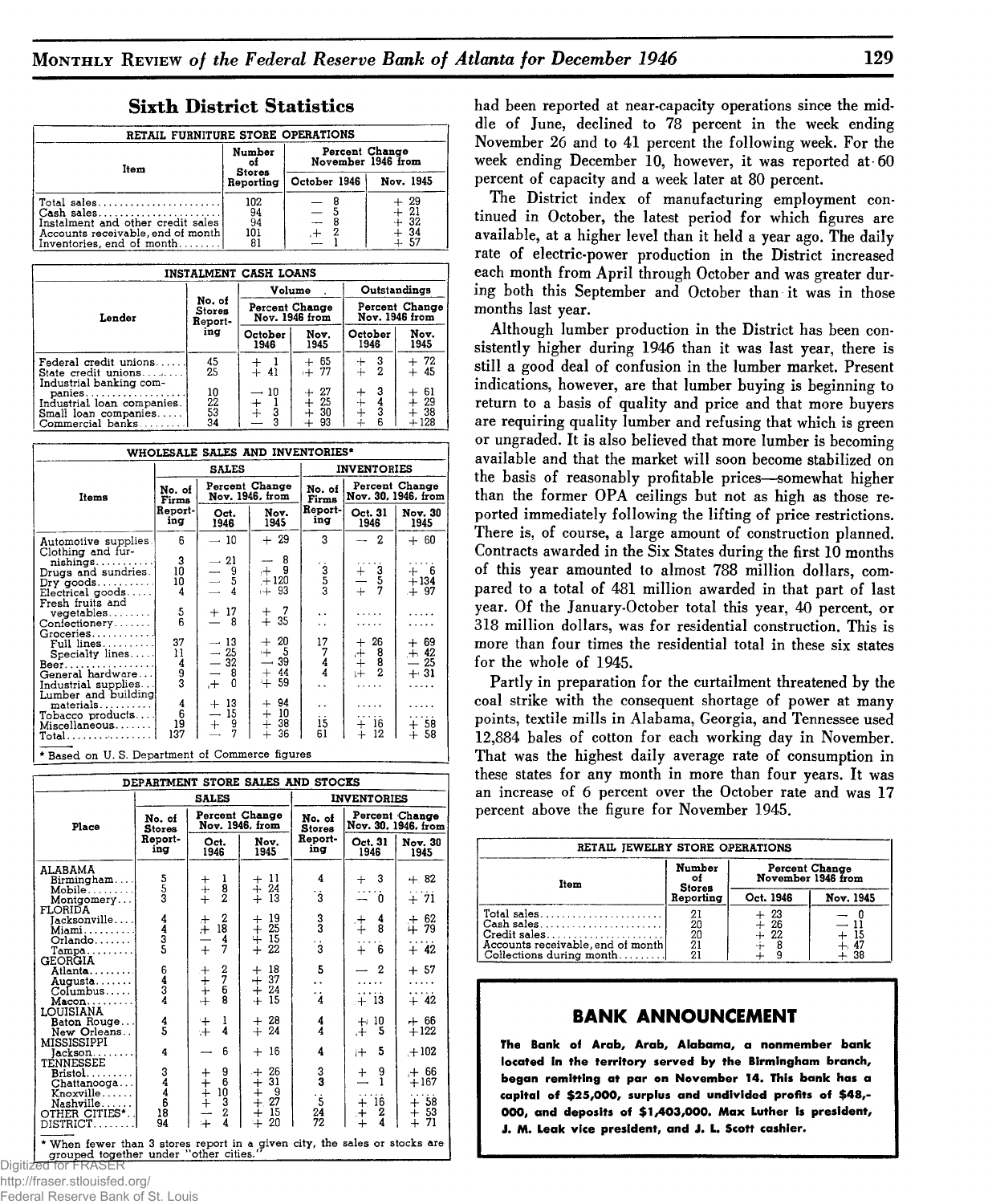# **The National Business Summary**

**I** NDUSTRIAL production and employment in most lines of ac**tivity continued to be maintained at record peacetime levels in November. Department store sales were larger in dollar amount in November and the early part of December than they were during the holidays last year, mainly because of increased prices. Prices of industrial commodities have generally advanced further, but a number of important farm products and foods have declined from previous peaks.**

#### **Industrial Production**

**Total output of manufactured goods and minerals, as measured by the Board's seasonally adjusted index, was 182 percent of the 1935-39 average in November. This was about the same as in October, notwithstanding the sharp drop after November 20 in coal, coke, iron, and steel production as a result of work stoppages in the bituminous-coal industry. After the resumption of bituminous-coal output on December 9, activity at steel mills, which reached a low of 60 percent of capacity in the first week of the month, rose sharply and during the third week was scheduled at 84 percent.**

**Output of steel in November was at an average rate of 84 percent of capacity, compared with 89 percent in October. Activity in the nonferrous metals and machinery industries continued to increase in November, and the output of most other metal products was maintained at a high level. Lumber production showed less than the usual seasonal decline.**

**Output of manufactured food products was maintained in November at an exceptionally high level for this season of the year, reflecting chiefly further sharp increases in meat production and larger output of flour and sugar products. Production of cotton and rayon textiles, paperboard, rubber products, and some other nondurable goods showed further small gains in November.**

**Output of minerals declined 5 percent in November. Bituminous-coal production dropped sharply as a result of work stoppages in the latter part of the month, whereas production of anthracite and crude petroleum was maintained at high levels and output of metals showed less than the usual seasonal decline.**

#### **Construction**

**Estimated expenditures on construction projects in November were maintained close to the peak levels reached in August and September. Contracts awarded for nonresidential construction, however, were at the lowest level since the end of the war, according to reports of the F. W. Dodge Corporation. Residential-building awards were sharply below the peak rate**

**reached in the spring but were still considerably above last year's level.**

#### **Distribution**

**Department store sales in November and the early part of December were about one fifth larger than they were during the same period of the holiday-shopping season last year. The total value of retail trade outside of department stores increased somewhat further in the fourth quarter, reflecting chiefly higher prices and larger expenditures for foods.**

**Loadings of railroad revenue freight declined in November because of the sharp drop in bituminous-coal shipments at the end of the month. Loadings of manufactured products and most other classes of freight showed substantial gains after allowance was made for seasonal changes.**

#### **Commodity Prices**

**Following the initial sharp increases in basic commodities that occurred with the elimination of Federal price controls on November 11, price changes have become more selective. Prices of copper, lead, steel scrap, and cotton gray goods for immediate delivery have advanced further, whereas prices of hides, turpentine, and silk have declined. During the past week there has been a sharp drop in hog prices. Wholesale prices of foods have decreased somewhat further from the sharply advanced levels reached in the middle of October. Prices of industrial products have continued to advance. In retail markets the prices of women's wear and of some other items have declined, but in general retail prices have continued to advance.**

#### **Bank Credit**

**Commercial, real-estate, and consumer loans increased further at banks in leading cities during November and the first half of December. Government-security holdings declined considerably, reflecting the cash retirement of notes and certificates by the Treasury. Deposits of businesses and individuals increased somewhat, and currency in circulation rose in the usual seasonal amount.**

**The Treasury retired for cash during November and the first half of December 5.8 billion dollars of Government securities held largely by the banking system. Withdrawals from war-loan deposits at commercial banks to redeem securities reduced U. S. Government deposits at banks to a level of about two billion dollars in mid-December, compared with 24 billion dollars before the retirement program was begun in March.**

**T h e Board of Governors**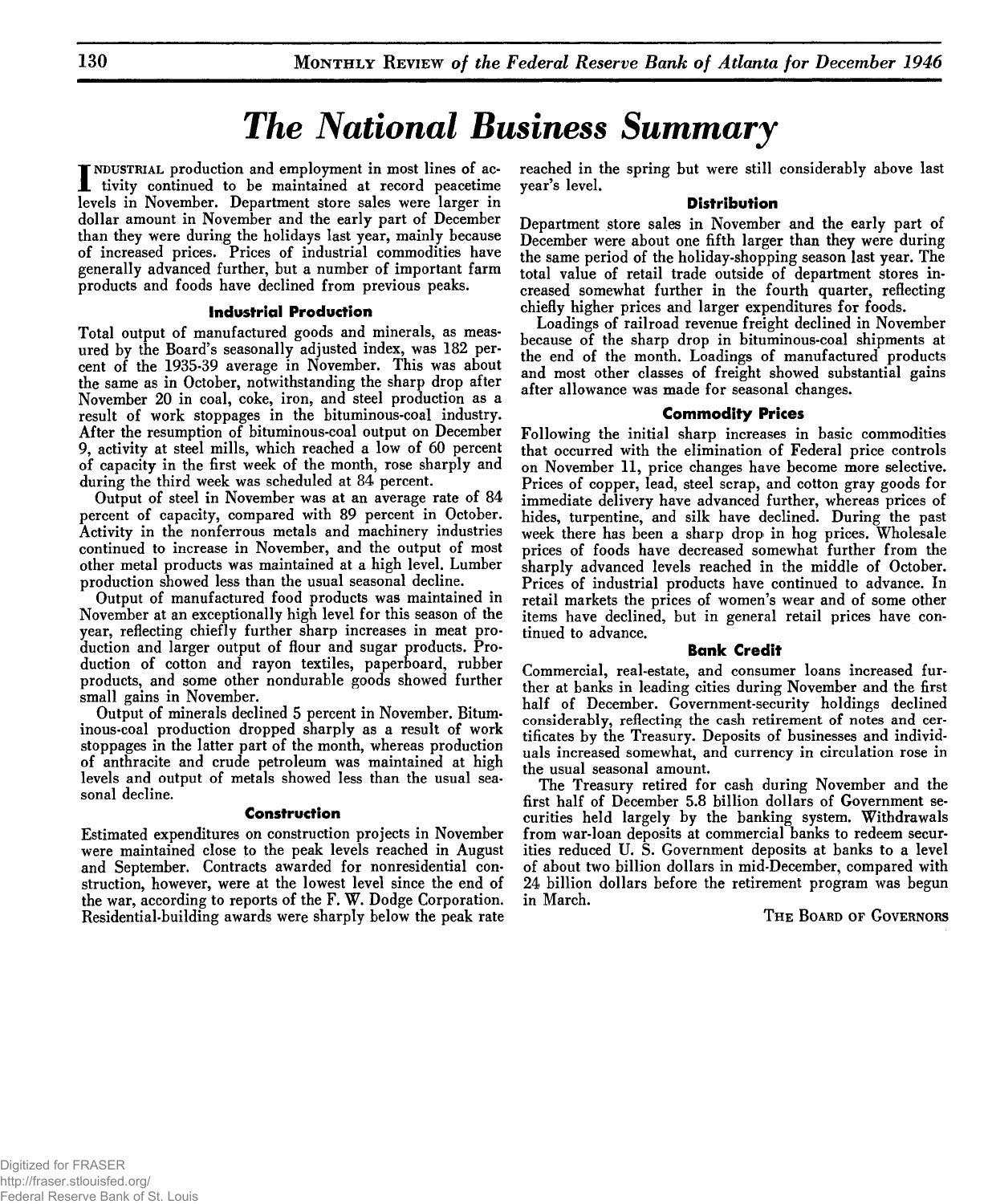# *Index for the Year 1946*

# **A**

**Sixth District Agriculture in 1945, Earle L. Rauber. 3** *See also* **Business conditions, District summaries.**

**B**

#### **Banking**

**Agriculture**

**Additions to the Par List Allapattah State Bank, Miami, Fla. 73 American Bank & Trust Co., Baton Rouge, La. 36 Bank of Lexington, Ala. 52 Bank of Orlinda, Tenn. 18 Citizens Bank, Gainesville, Ga. 36 Citizens Bank of Oviedo, Fla. 64 Citizens State Bank, St. Cloud, Fla. 64 City Bank & Trust Co., Natchez, Miss. 52 Claiborne County Bank, Tazewell, Tenn. 52 Commercial Bank of Daytona Beach, Fla. 12 East Lauderdale Banking Co. of Rogersville, Ala. 36 East Point Commercial Bank, East Point, Ga. 99 Farmers & Merchants Bank, Brewton, Ala. 64 Spring Hill branch of Farmers & Merchants Bank, Mt. Pleasant, Tenn. 99 Farmers Bank, Anderson, Ala. 36 Mechanics-State Bank, McComb, Miss. 52 Merchants Bank, Hanceville, Ala. 64 Metairie Savings Bank & Trust Co., La. 112 Springs State Bank, Sulphur Springs, Fla. 73 State Bank of Haines City, Fla. 112 State Bank of West Tampa, Fla. 112 Tropical State Bank, Sebring, Fla. 99 Venice-Nokomis Bank, Venice, Fla. 73 West Georgia Bank & Trust Co., Carrollton, Ga. 99 Admissions to FRS membership American Bank & Trust Co., Bessemer, Ala. 112 Citizens Bank of Stuart, Fla. 99 Farmers & Merchants Bank, "Inc.," Brewton, Ala. 99 First National Bank of West Point, Ga. 52 First Savings & Trust Co. of Tampa, Fla. 18 North Shore Bank, Miami Beach, Fla. 112** *See also* **National-charter grants. Appointments and elections. 12, 36, 99, 112 Debits Debits to Individual Bank Accounts.** *Tables***: 12, 18, 25, 36, 45, 61, 73, 89, 102,114, 121 Sixth District Bank Debits. 62 Deposits Annual Rate of Turnover of Demand Deposits.** *Tables***: 6, 19, 27, 39, 55, 67, 75, 85, 103, 115, 123 Ownership of Bank Deposits in the Reconversion Period. Charles T. Taylor. 110 Postwar Trends in Ownership of Demand Deposits. 34 Member banks Condition of 20 Member Banks in Selected Cities.** *Tables***: 12, 25, 36, 45, 61, 73, 89, 102, 114, 121 Member Bank Operations During 1945. Charles T. Taylor. 21**

**National-charter grants**

**Broward National Bank of Fort Lauderdale, Fla. 64 First National Bank of Delray Beach, Fla. 64 Florida State Bank, Delray Beach, Fla. 64 Valley National Bank of Lanett, Ala. 52**

*See also* **Business conditions.**

**Business Conditions**

- **District summaries. 1, 10, 19, 26, 37, 53, 65, 74, 86, 100, 113, 122**
- **Economic Appraisal of the Postwar South. Earle L Rauber. 1**

**National summaries. 28, 40, 56, 68, 92, 116**

**Reconnaissance charts. 2, 18, 36, 52, 64, 73, 80, 111, 121**

# **c**

- **Consumer Buying Habits, Wartime Changes In. Thomas R. Atkinson. 98**
- **Consumer Credit And Postwar Buying. Charles T. Taylor. 69**
- **Coal Production.** *Tables:* **6, 19, 27, 39, 55, 67, 75, 85,103, 115, 123**
- **Construction, Postwar.** *Charts:* **112**
- **Consumers' Price Index. 50.** *Tables:* **6, 19, 27, 39, 55, 67, 75, 85, 103, 115, 123**
- **Cotton Consumption.** *Tables:* **6, 19, 27, 39, 55, 67, 75, 85, 103, 115, 123**

**Credit**

**Consumer Credit and Postwar Buying. Charles T. Taylor. 69** *See also* **Business conditions, Condition of 20 Member Banks, Furniture** *and* **Jewelry Store Operations,** *and* **Instalment Cash Loans.**

#### **D**

- **Department Stores Sales.** *Tables:* **6, 9, 19, 26, 27, 38, 39, 54, 55, 64, 67, 75, 76, 85, 87, 99, 103, 115, 116, 123, 124**
	- **Stocks.** *Tables:* **6, 9, 19, 26, 27, 38, 39, 54, 55, 64, 67, 75, 76, 85, 87, 99, 103, 115, 116, 123, 124**
	- *See also* **Business conditions, District and National summaries.**
- **Do Y ou Remember Wh en ? 77**

# **E**

- **Economic Appraisal of the Postwar South. Earle L. Rauber. 1**
- **E ducation as an Investment in Sixth District E conomic Progress. Charles T. Taylor. 93**
- **E lectric Power Production.** *Tables:* **6, 19, 27, 39, 55, 67, 75, 85, 103, 115, 123**

**E mployment**

- **Manufacturing Employment.** *Tables:* **6, 19, 39, 55, 67, 75, 85, 103, 127**
- *See also* **Business conditions, District and National summaries.**

Digitized for FRASER http://fraser.stlouisfed.org/